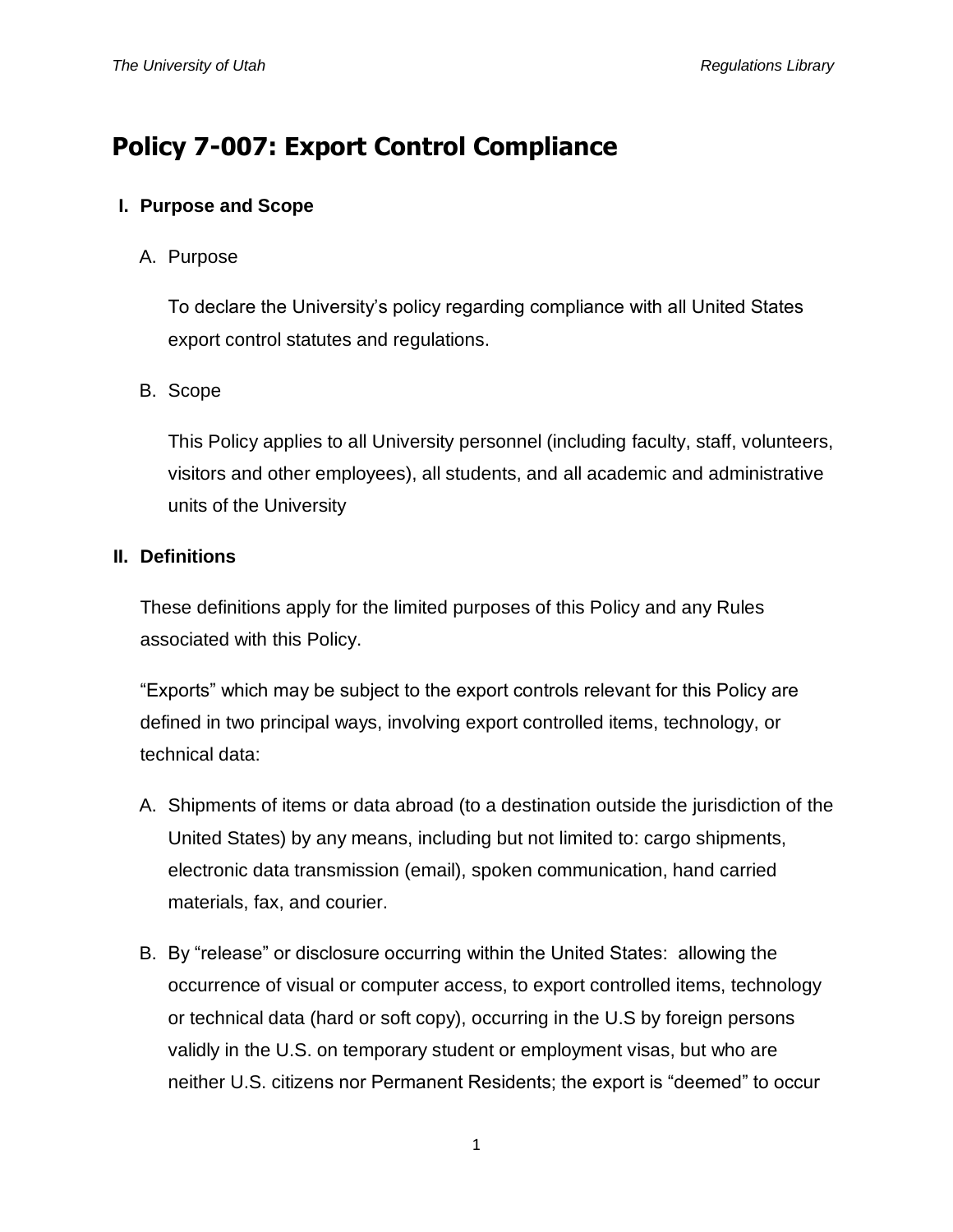at the moment it is disclosed or accessed by the foreign national within the U.S. The definition of "foreign persons" includes companies not incorporated in the U.S., foreign governments, and international organizations.

The Office of Sponsored Projects (OSP) is a unit of the University, reporting to the Vice President for Research (VPR), to which the University assigns certain responsibilities in managing compliance with this Policy and relevant federal statutes and regulations. The OSP carries out those responsibilities in coordination with the Office of General Counsel (OGC).

#### **III. Policy**

A. It is the policy of the University to ensure that activities of University units and personnel are in full compliance with applicable federal laws and regulations that control and restrict the release of critical technologies, technical data, software code, equipment, chemical and biological materials, and other materials, information, and services to foreign nationals or foreign countries for reasons of foreign policy and national security, while adhering to principles of academic freedom and openness in academic research to the fullest extent possible consistent with such laws and regulations.

To ensure such legal compliance while serving such openness principles, the University provides for a multi-step process. In general those steps are first, to identify those activities which are reasonably likely to be subject to export restrictions, second, to carefully analyze the applicable laws and regulations and the circumstances for any particular activity and make a determination as to how compliance will best be achieved, and third, to ensure that any specific modification of activities reasonably necessary to ensure compliance is accomplished, without unduly restraining academic freedom and openness of research.

B. University personnel engaged in activities which may be subject to the relevant federal statutes and regulations should be aware that any failure to adhere to such federal laws can result in severe monetary penalties, revocation of export

2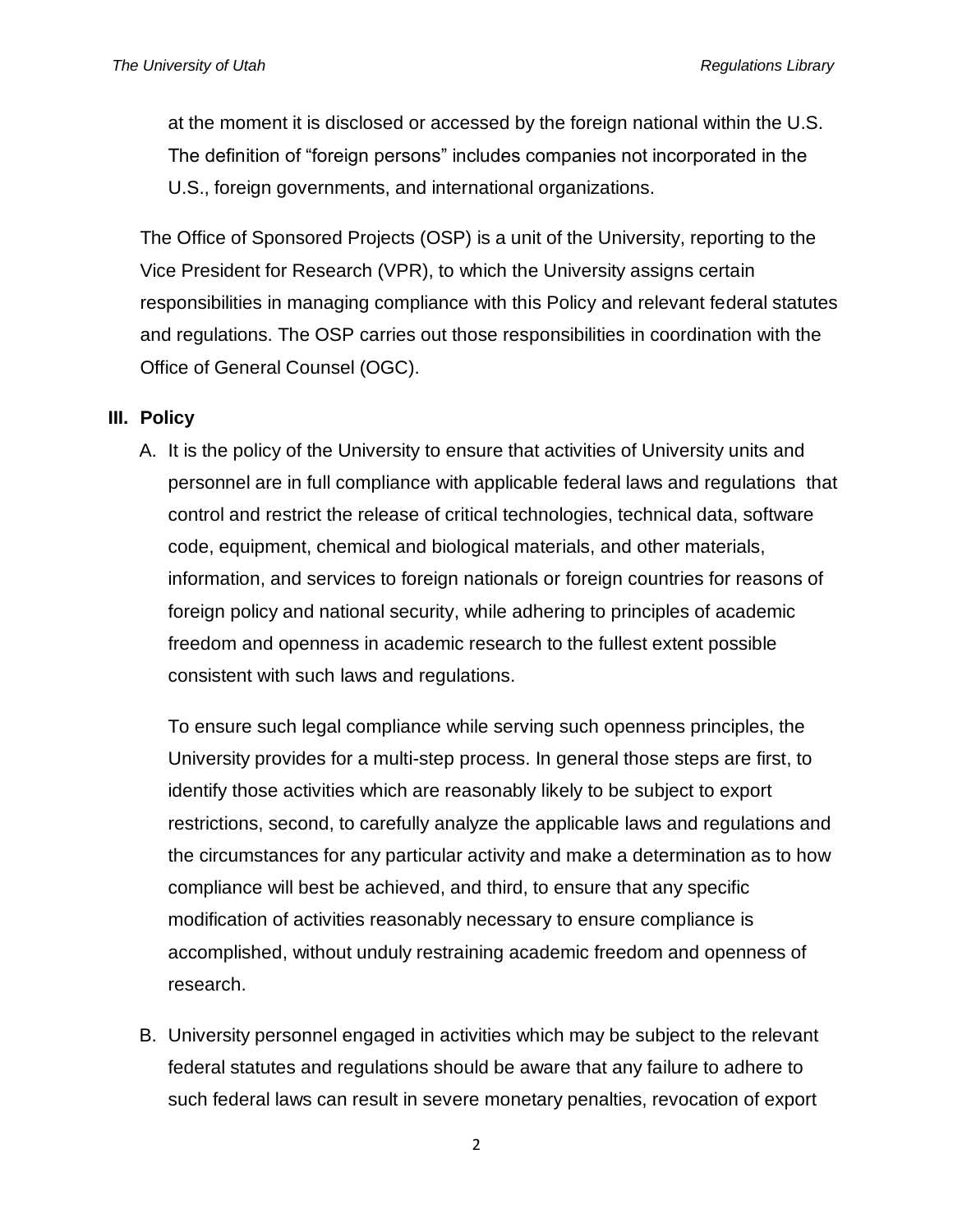privileges, debarment from federal funding, and civil or criminal enforcement against the University and/or the individual personnel to whom a violation is attributed.

- C. The types of activities typically engaged in by University personnel which are likely to be subject to export restrictions, and therefore must always be evaluated for export control compliance purposes include:
	- 1. Outbound shipments to foreign destinations.
	- 2. Laboratory access to export controlled equipment, technical data, scientific activities and results that do not fall under the FRE (including ITAR instruments or restricted research or fee-for-service contract work) by foreign nationals, studying, working at or visiting the University of Utah. (FRE refers to the Fundamental Research Exception, described in the U.S. National Security Decision Directive 189. ITAR refers to the International Traffic in Arms Regulations of the U.S. Department of State).
	- 3. International collaborations. Such activities shall not involve parties that are restricted under any export control restricted party list.
	- 4. Foreign travel. Such activity may trigger compliance requirements depending on whether controlled research items are being transported and/or transferred abroad in connection with the travel or whether a particular destination is OFAC-restricted. (OFAC refers to the Office of Foreign Assets Controls, of the U.S. Department of the Treasury.)
	- 5. Activities conducted through consulting arrangements or spin-off entities. Where a Principle Investigator (PI) or administrator employed by the University has created a separately chartered company to perform services unrelated to his/her personnel position at the University Utah, the consultancy or spin-off entity cannot use the University of Utah's physical or human resources. Principal Investigators involved in such endeavors must seek separate counsel pertaining to export control compliance obligations.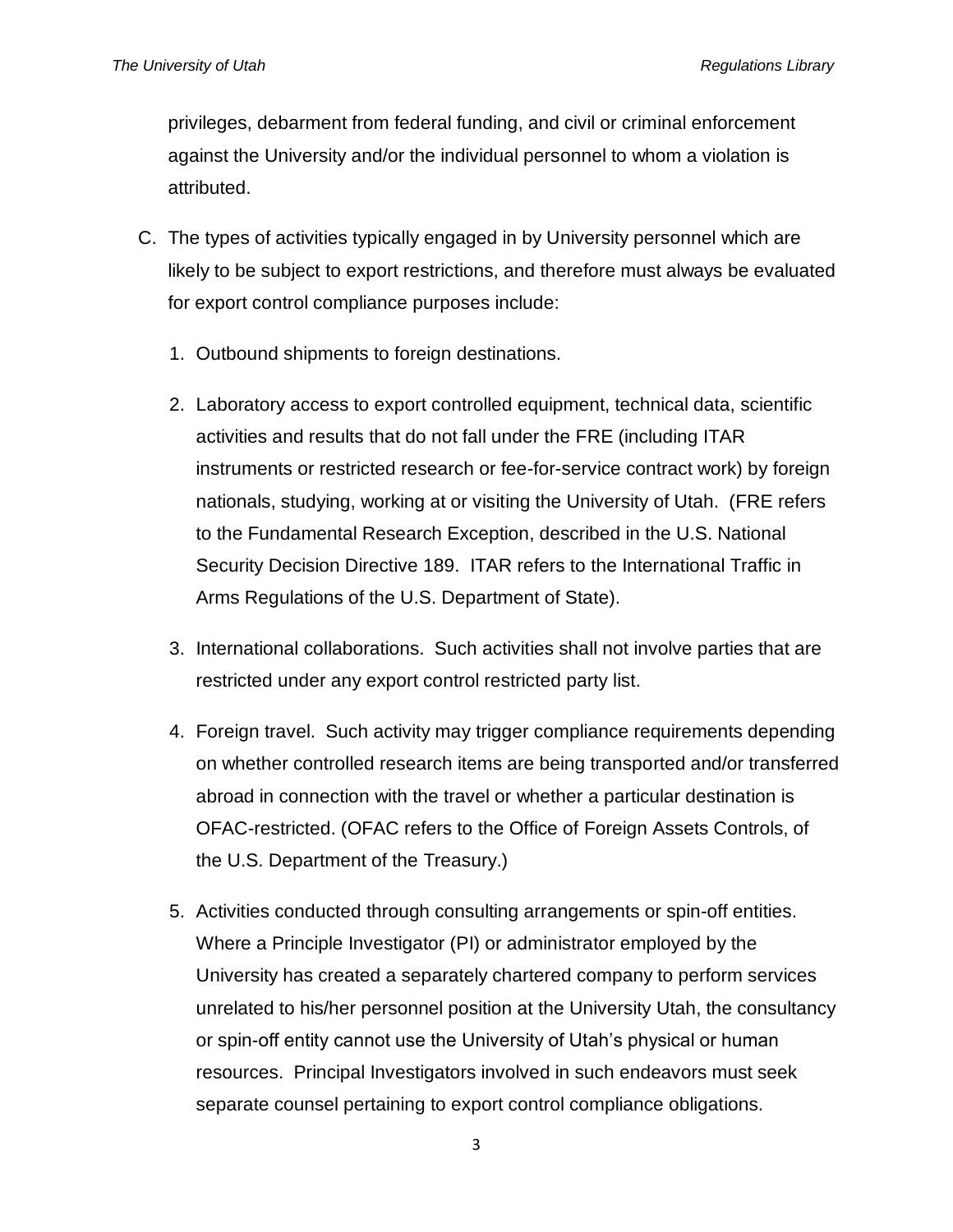D. University personnel who have primary responsibility for any activity which is reasonably likely to be subject to export restrictions, are responsible for making an initial assessment on whether that activity (ordinarily involving technology or data involved in a research program) may be subject to restrictions, and therefore "trigger" export control compliance obligations.

University personnel typically having such primary responsibility for such activities include faculty members who are designated as "Principal Investigators" (PI) on federally funded research projects, or University administrators with administrative responsibilities for research activities..

The OSP is a resource available to provide assistance to such personnel in making such initial assessments, with support from OGC as required. Principal Investigators or other responsible personnel should contact the OSP for assistance in evaluating whether a particular activity may trigger export control compliance obligations and, if so, how to proactively comply with applicable University Regulations and federal laws. Requests for assistance may be directed to the University of Utah's Export Control Officer, in the Office of Sponsored Projects.

- E. Once a particular activity has come to the attention of the OSP, the OSP will make a finding as to whether the activity would reasonably likely be subject to export control restrictions.
	- 1. If OSP finds that the activity is reasonably likely to be subject to export control restrictions, the OSP will issue a set of recommendations on how the involved University personnel should proceed, to ensure full compliance with the applicable federal laws, while adhering to principles of openness to the extent feasible. The recommendations may include that an application be made to obtain a federally-issued "license" to carry out certain activities, and in such cases, the OSP will ordinarily assist in submitting the license application on behalf of the University.

4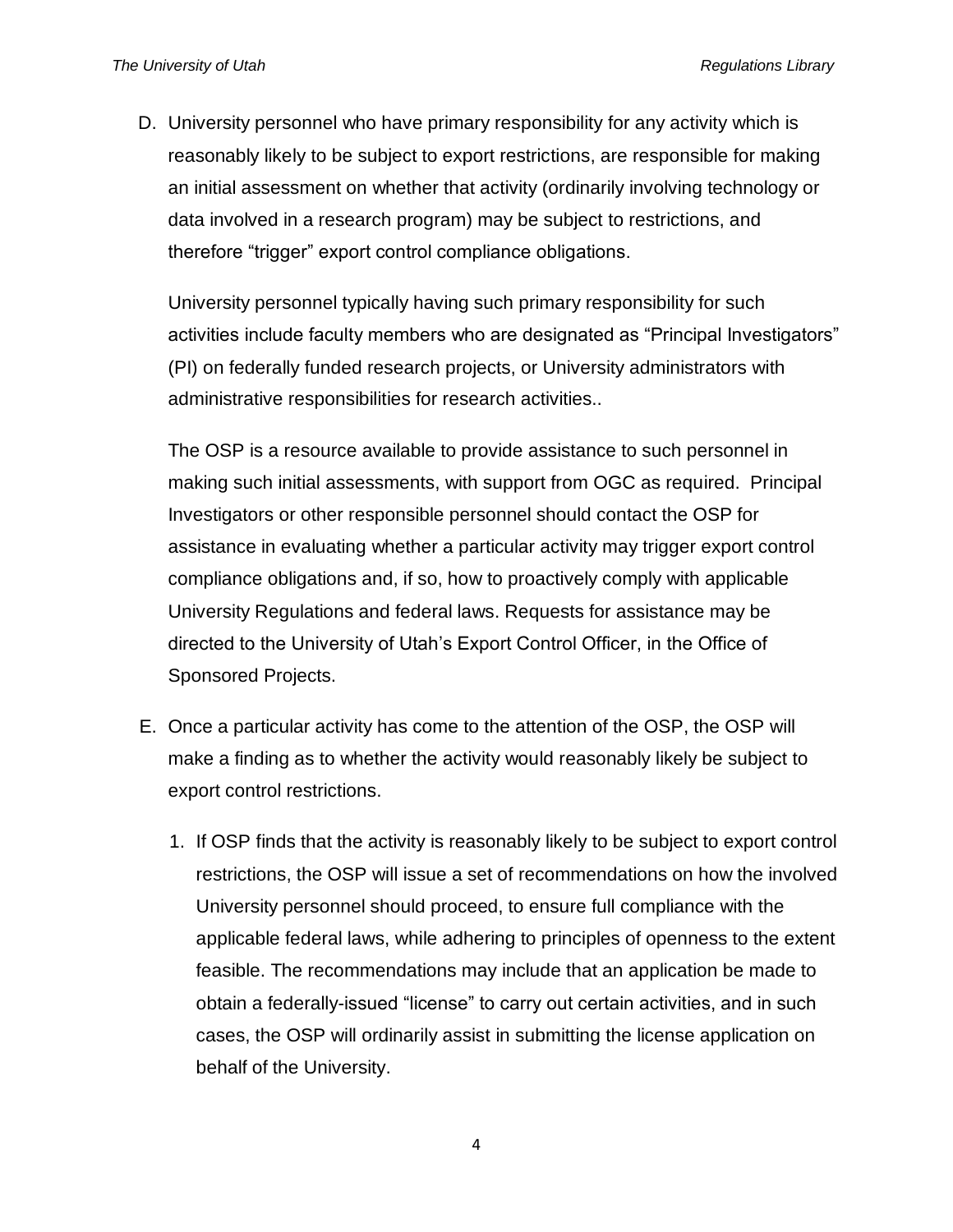- 2. If any involved University personnel disagree with any aspect of the findings and set of recommendations issued by the OSP—they may appeal to the Office of the Vice President for Research (VPR) for reconsideration of any finding or recommendation. If no such appeal is made, the finding and recommendations of the OSP become the final decision of the University on the matter, and must be complied with by all involved University personnel.
- 3. If an appeal for reconsideration of the VPR is made, the VPR shall consider any relevant materials submitted by the personnel making the appeal or by the OSP, may discuss the matter with anyone who might have information or insights useful for the matter, including the OGC, and shall then render a final decision—which shall be the final decision of the University on the matter—to be complied with by all involved University personnel.
- F. Costs associated with obtaining outside export control support or licensure expertise will be paid by the department for which the support is requested unless other arrangements are approved by the VPR.
- G. Applying for and obtaining a license from the appropriate agency may take substantial time. It is advised that involved University personnel seek a review from the Export Control Officer at least 90 days prior to the intended transfer or release which might reasonably be likely to be subject to export restrictions

[Note: Parts IV-VII of this Regulation (and all other University Regulations) are Regulations Resource Information – the contents of which are not approved by the Academic Senate or Board of Trustees, and are to be updated from time to time as determined appropriate by the cognizant Policy Officer and the Institutional Policy Committee, as per Policy 1-001 and Rule 1-001.]

## **IV. Rules, Procedures, Guidelines, Forms and other Related Resources**

A. Rules [Reserved]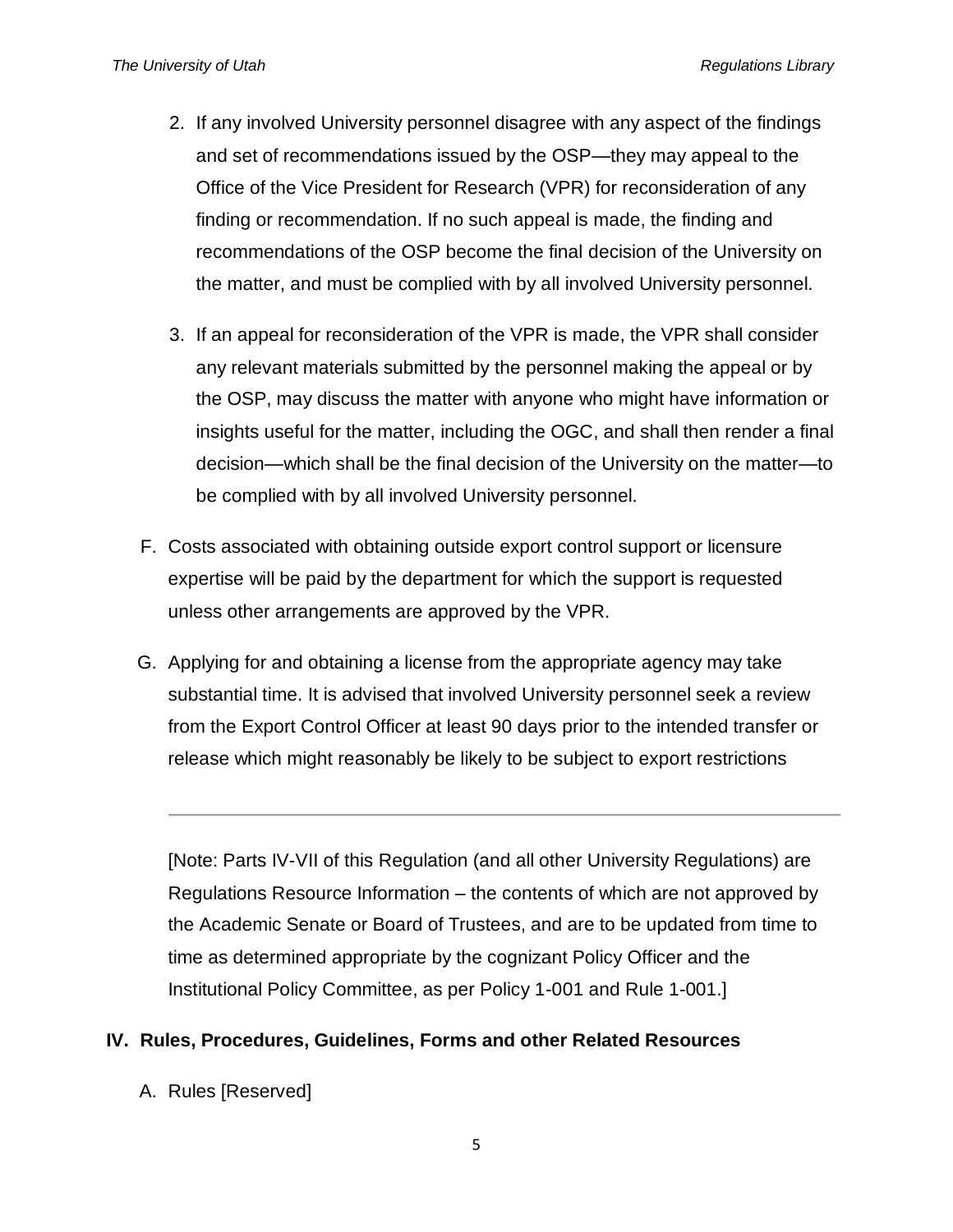- B. Procedures
- C. Guidelines
	- 1. [Supplemental Explanation of Export Control Regulations](http://osp.utah.edu/policies/export-controls.php)
- D. Forms
- E. Other related resource materials
	- 1. [Export Administration Regulations](http://www.bis.doc.gov/) EAR, Bureau of Industry and Security (Department of Commerce)
	- 2. [International Traffic in Arms Regulations](http://www.pmddtc.state.gov/regulations_laws/itar.html) ITAR (Depgartment of State)
	- 3. [Office of Foreign Assets Control](https://www.treasury.gov/resource-center/sanctions/Pages/default.aspx) OFAC (Department of Treasury)
	- 4. [National Nuclear Security Administration](http://nnsa.energy.gov/aboutus/ourprograms/nonproliferation-0/npac) NNSA (Department of Energy)

## **V. References**

- A. Federal, State, and Local Laws
	- 1. [EAR-](https://www.bis.doc.gov/index.php/regulations/export-administration-regulations-ear)The Commerce Department's Export Administration Regulations govern "dual-use" items. These are items having both civilian and military or defense applications - See 15 CFR, Chapter VII, Subchapter C
	- 2. [DOE-](http://www.energy.gov/ne/office-nuclear-energy)The Department of Energy's regulations likewise govern certain nuclear and nuclear-related technology and materials as well as other "sensitive" items and subjects. - See Title 10 CFR
	- 3. FRE Fundamental Research basic and applied research in science and engineering where the resulting information is ordinarily published and shared broadly within the scientific community, as distinguished from research in which the results are restricted for proprietary reasons or specific U.S. Government access and dissemination controls. - See 22 CFR 120.11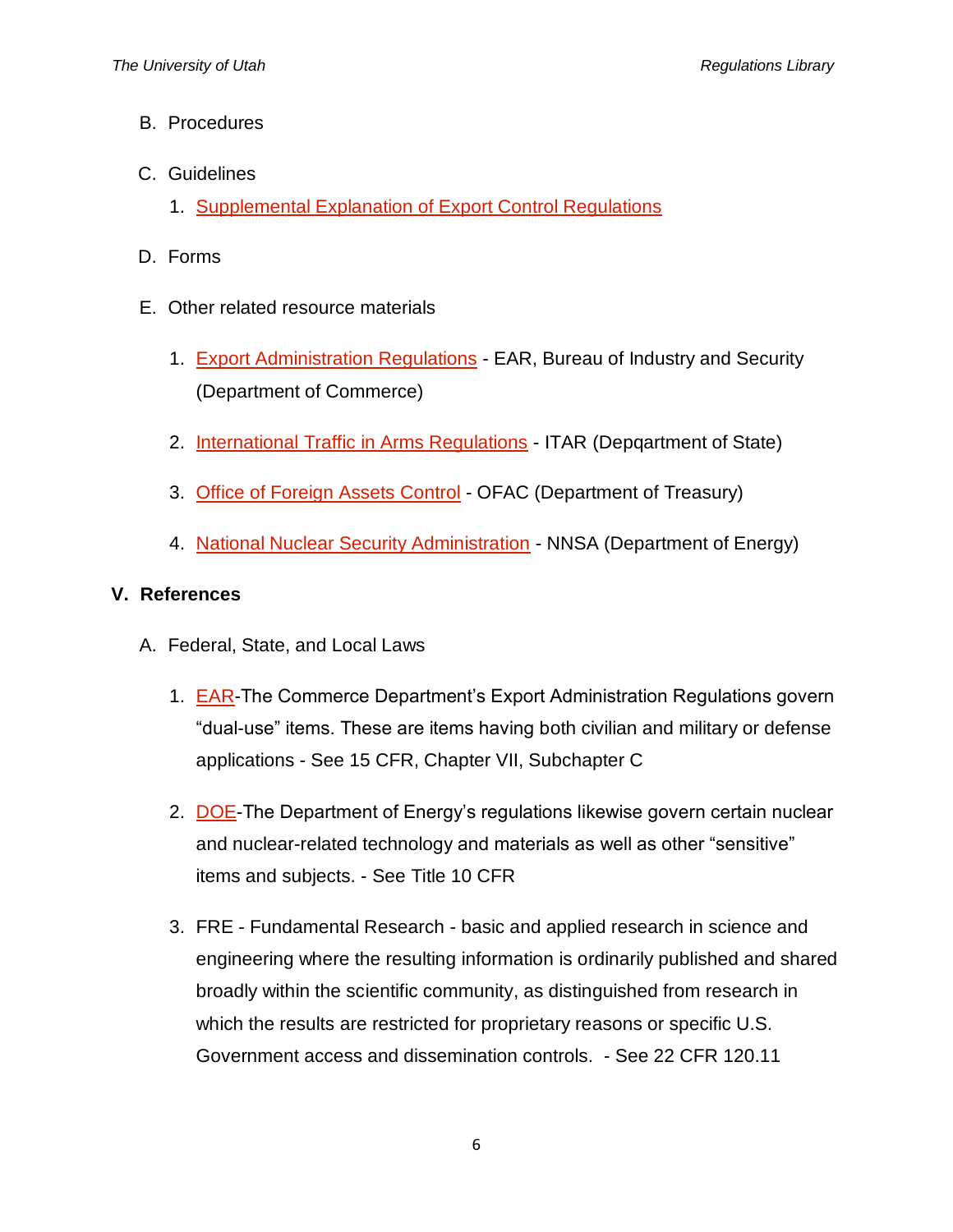- 4. FRE Fundamental Research Exception: results and data arising from research that is scoped and negotiated by the parties to be fundamental research in accordance with National Security Decision Directive 189, National Policy on the Transfer of Scientific, Technical and Engineering Information, in effect on the date of contract award and the USD (AT&L) memoranda on Fundamental Research, dated May 24, 2010, and on Contracted Fundamental Research, dated June 26, 2008, (available at DFARS PGI 204.4).
- 5. [ITAR](https://www.pmddtc.state.gov/regulations_laws/itar.html) The Department of State's International Traffic in Arms Regulations govern defense articles and activities, as well as all space launch related items and activities.- See 22 CFR Chapter 1, Subchapter M.
- 6. NRC The Nuclear Regulatory Commission governs exports of certain nuclear equipment and materials. See Title 10, CFR.
- 7. [OFAC](http://www.treasury.gov/resource-center/sanctions/pages/default.aspx) The Department of Treasury's Office of Foreign Assets Controls governs exports and other transactions with economically embargoed countries and parties as well as those designated as sponsoring terrorism. - See 31 CFR 501, et seq.
- B. Relevant University Regulations
	- 1. [Policy 7-001:](http://regulations.utah.edu/research/7-001.php) Policy for Research Misconduct

#### **VI. Contacts**

The designated contact officials for this Policy are:

- A. Policy Owner (primary contact person for questions and advice): Export Control Officer (Office of Sponsored Projects)
- B. Policy Officer: Vice President for Research